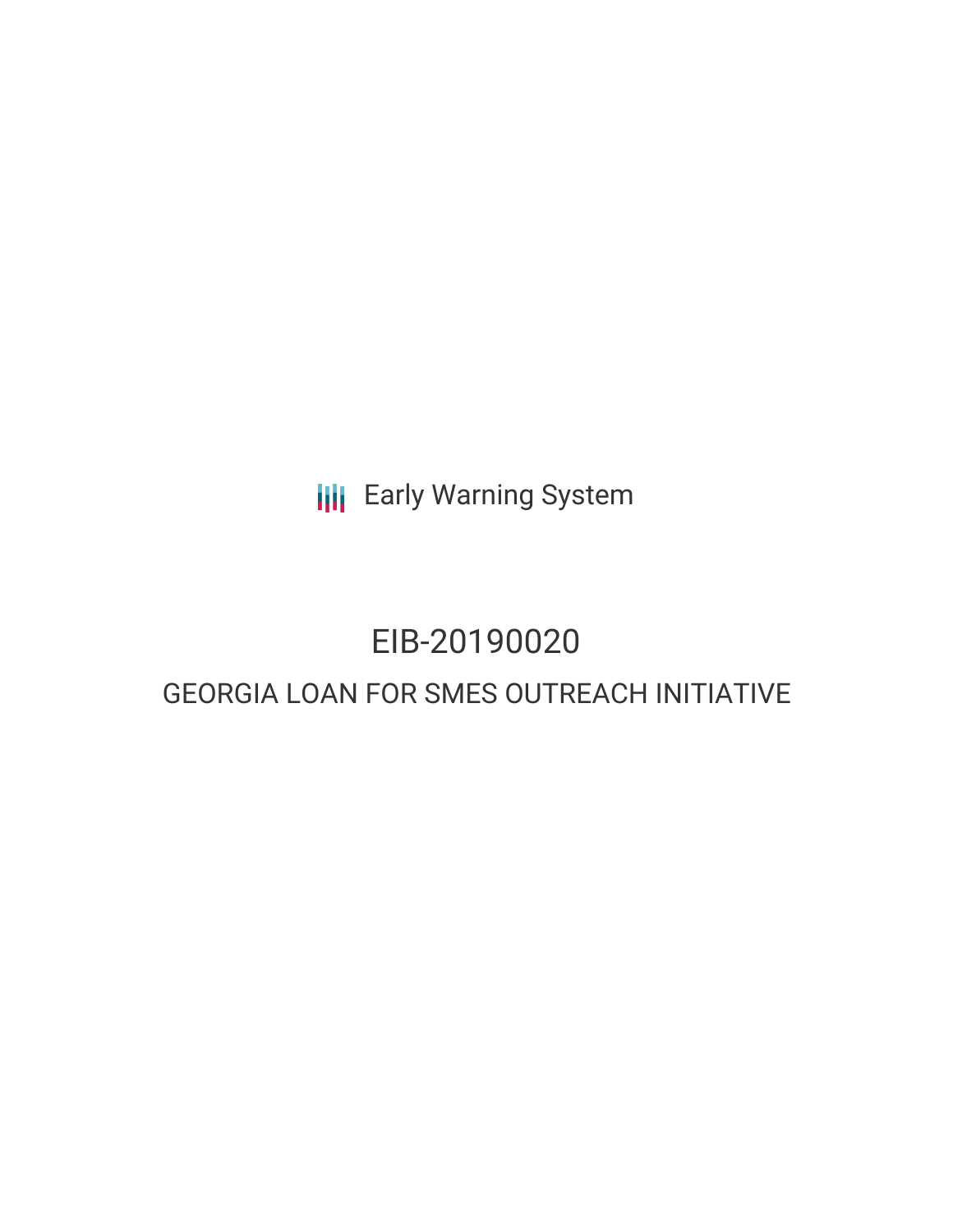# **Quick Facts**

| <b>Countries</b>               | Georgia                              |
|--------------------------------|--------------------------------------|
| <b>Financial Institutions</b>  | European Investment Bank (EIB)       |
| <b>Status</b>                  | Approved                             |
| <b>Bank Risk Rating</b>        | <b>FI</b>                            |
| <b>Voting Date</b>             | 2019-12-17                           |
| <b>Borrower</b>                | ACCEPTABLE BANK(S), JSC LIBERTY BANK |
| <b>Sectors</b>                 | Finance                              |
| <b>Investment Type(s)</b>      | Loan                                 |
| <b>Investment Amount (USD)</b> | \$27.96 million                      |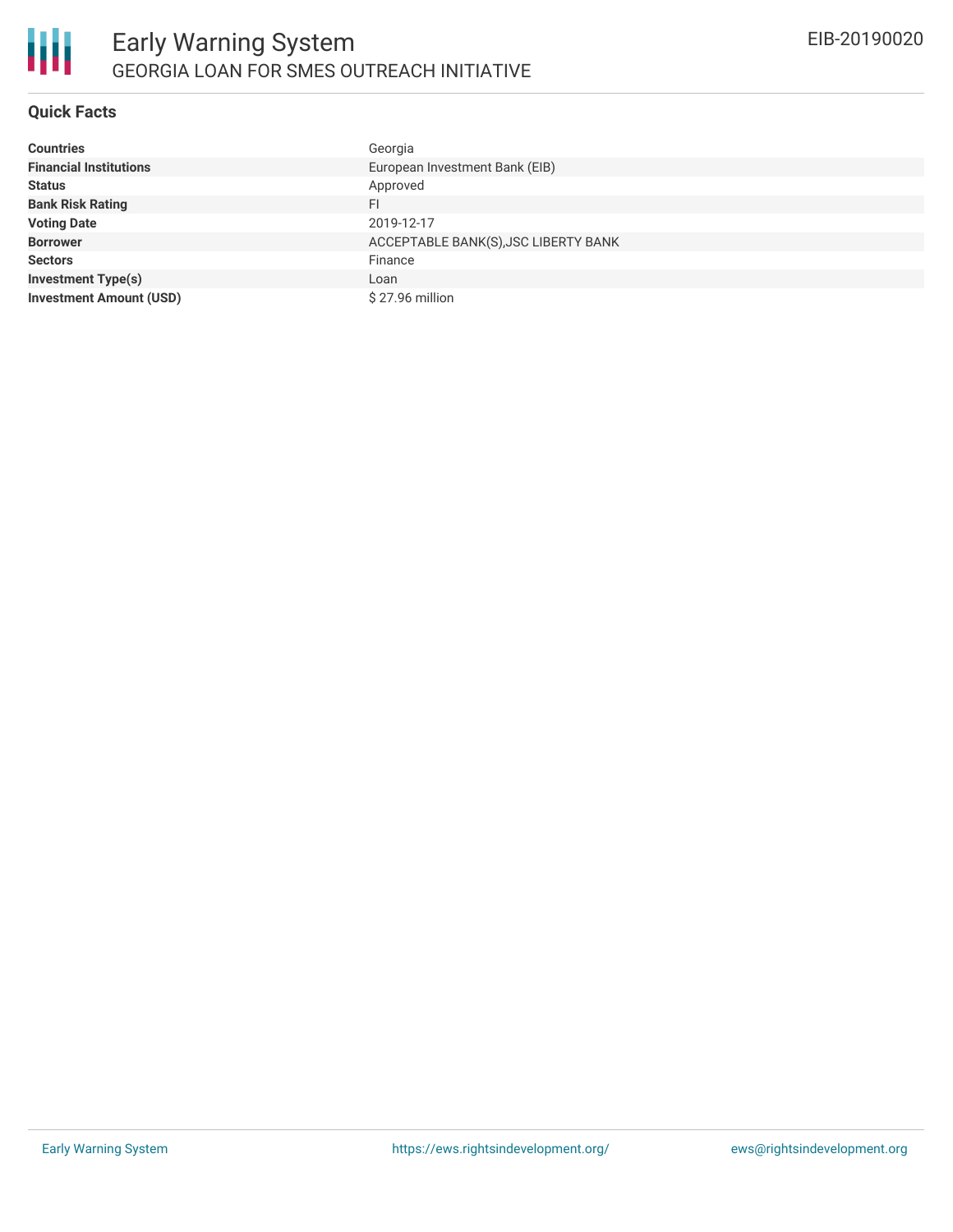

# **Project Description**

According to the Bank's website, this project finances on-lending for small and medium-sized enterprises throughout Georgia.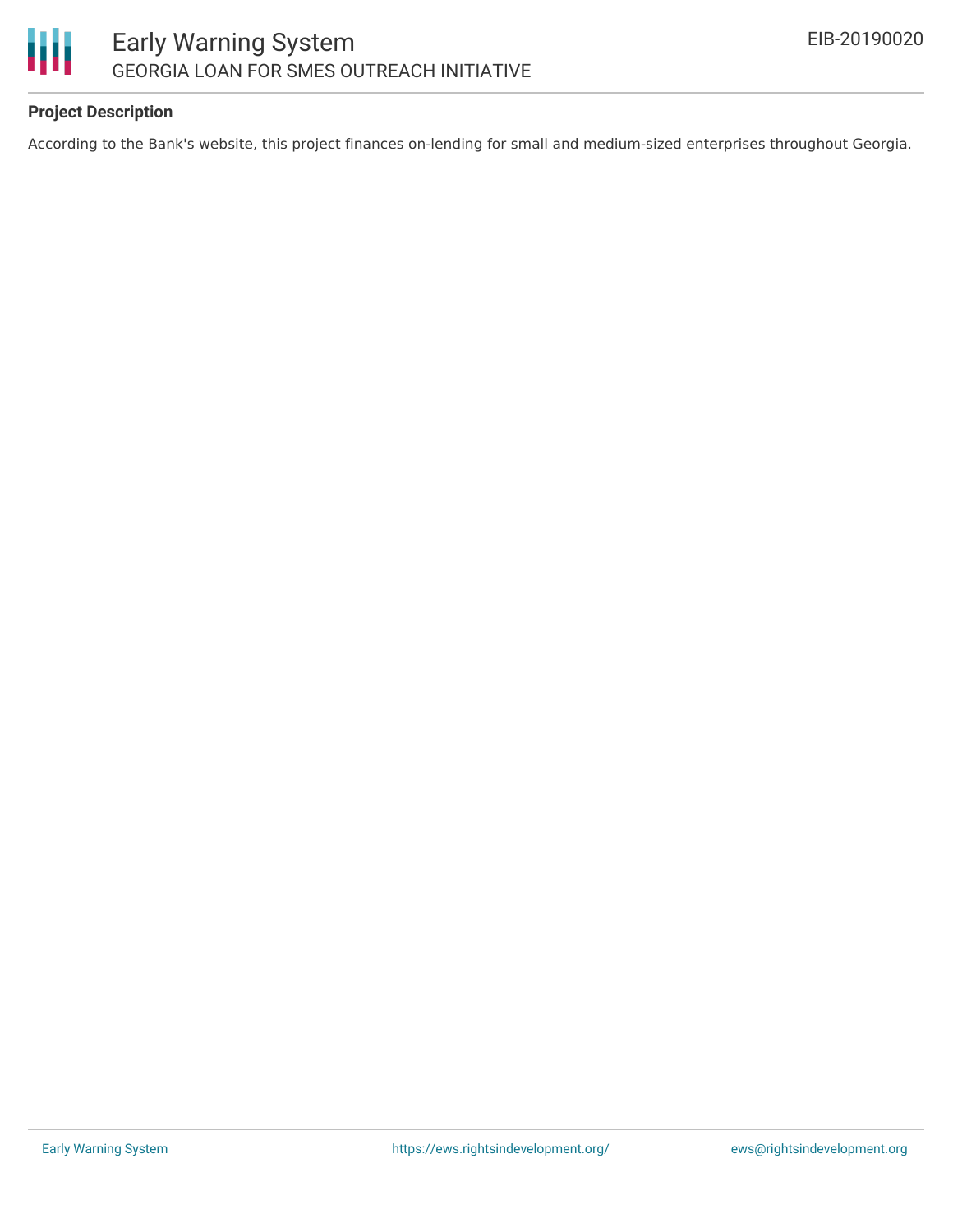#### **Investment Description**

European Investment Bank (EIB)

#### **Financial Intermediary**

Financial Intermediary: A commercial bank or financial institution that receives funds from a development bank. A financial intermediary then lends these funds to their clients (private actors) in the form of loans, bonds, guarantees and equity shares. Financial intermediaries include insurance, pension and equity funds. The direct financial relationship is between the development bank and the financial intermediary.

Liberty Bank [\(Georgia\)](file:///actor/2572/) (Financial Intermediary)